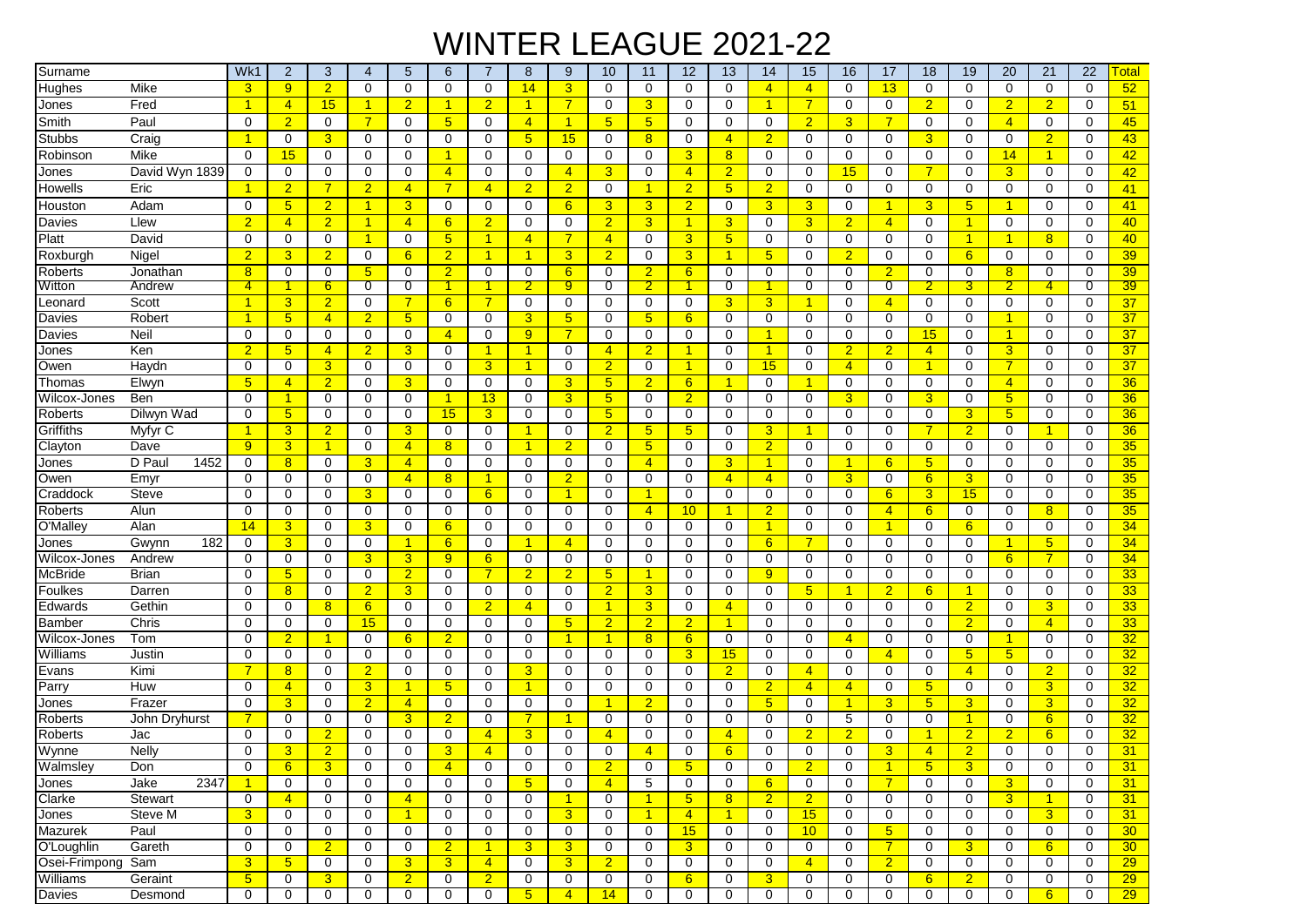| Jones         | <b>B</b> Bryn       | $\Omega$             | $\mathbf 0$          | 3               | $\mathbf 0$          | -1              | 5 <sub>5</sub>  | $\overline{4}$       | $\mathbf 0$    | $\Omega$       | $\overline{2}$       | $\overline{4}$ | $\Omega$       | $\mathbf 0$     | $\mathbf 0$    | $\Omega$       | $\overline{7}$ | $\mathbf 0$          | $\Omega$       | $\overline{2}$  | $\mathbf 0$          | $\Omega$       | 0           | 28              |
|---------------|---------------------|----------------------|----------------------|-----------------|----------------------|-----------------|-----------------|----------------------|----------------|----------------|----------------------|----------------|----------------|-----------------|----------------|----------------|----------------|----------------------|----------------|-----------------|----------------------|----------------|-------------|-----------------|
| Jones         | Wyn                 | $\Omega$             | 0                    | $\overline{2}$  | 8                    | 0               | 0               | 3                    | 0              | $\Omega$       | $\Omega$             | 0              | $\Omega$       | 0               | $\overline{1}$ | 10             | $\mathbf 0$    | $\blacktriangleleft$ | $\Omega$       | 0               | 3                    | $\Omega$       | $\mathbf 0$ | 28              |
| Morris        | Nigel               | $\blacktriangleleft$ | 0                    | 3               | $\overline{4}$       | $\overline{2}$  | 5               | $\Omega$             | 0              | 0              | $\overline{4}$       | $\mathbf 0$    | 0              | $\mathbf 0$     | $\mathbf 0$    | 0              | 0              | 0                    | 0              | $\overline{4}$  | 5 <sup>5</sup>       | 0              | 0           | 28              |
| Williams      | Gwilym              | $\overline{2}$       | 0                    | 3               | 0                    | 0               | 0               | 0                    | 0              | 0              | $\mathbf 0$          | $\mathbf 0$    | 0              | $\mathbf 0$     | 3              | $\overline{4}$ | 3              | 0                    | $\overline{2}$ | 1               | $\overline{2}$       | 8              | $\mathbf 0$ | 28              |
| Roberts       | Dilwyn              | 0                    | 0                    | $\overline{4}$  | 0                    | 0               | 0               | 0                    | 0              | 0              | 0                    | 1              | 0              | $\overline{4}$  | $\overline{2}$ | 3 <sup>1</sup> | 0              | 0                    | 0              | 3               | $\overline{2}$       | 9 <sup>°</sup> | 0           | 28              |
| Owen          | Gary                | $\mathbf 0$          | 8                    | $\mathbf 0$     | -1                   | 0               | 0               | 0                    | $\overline{2}$ | 0              | 0                    | $\mathbf 0$    | $\overline{2}$ | $\mathbf 0$     | $\mathbf 0$    | 0              | 7              | 6                    | 0              | -1              | $\mathbf 0$          | 0              | $\mathbf 0$ | 27              |
| Williams      |                     | $\mathbf 0$          | 3                    | $\mathbf 0$     | $\overline{2}$       | 6               | 0               | $\blacktriangleleft$ | $\mathbf 0$    | 0              | 0                    | $\mathbf 0$    | $\overline{4}$ | 3               | 0              | 0              | 0              | $\mathbf 0$          | 0              | $5\overline{)}$ | 0                    | 3              | $\Omega$    | 27              |
|               | Arwyn<br>Arthur     | $\overline{4}$       | 0                    | 0               | 3                    | $5\phantom{.0}$ | 0               | $\blacktriangleleft$ | 0              | 1              | $\blacktriangleleft$ | 3              | 0              | $\overline{3}$  | $\mathbf 0$    | $\overline{4}$ | -1             | 0                    | 0              | 0               | 0                    | 0              | 0           | 26              |
| Jones         |                     | $\blacktriangleleft$ |                      |                 |                      |                 |                 |                      |                |                |                      |                |                |                 |                |                |                |                      | $\Omega$       | 1               |                      |                |             |                 |
| Lewis         | Brian               |                      | 0                    | 0               | 6                    | 0               | 0               | 0                    | 0              | 3              | 5 <sub>5</sub>       | $\overline{4}$ | 6              | $\mathbf 0$     | 0              | 0              | 0              | $\mathbf 0$          |                |                 | 0                    | 0              | 0           | 26              |
| Morris        | Derry               | 0                    | 0                    | 0               | 6                    | 0               |                 | $\Omega$             | 0              | 3              | $\mathbf 0$          | 14             | 0              | $\mathbf 0$     | 0              | 0              | 0              | $\mathbf 0$          | 0              | $\overline{2}$  | 0                    | 0              | 0           | 26              |
| Jones         | Iwan                | 5                    | 0                    | 0               | 0                    | 3               | 0               | 0                    | 0              | 0              | 0                    | $\overline{4}$ | $\Omega$       | 0               | $\overline{4}$ |                | 0              | 0                    | 0              | 0               | $\overline{2}$       | 0              | 0           | 25              |
| Jones         | Roger E             | 0                    | 0                    | $\overline{4}$  | 0                    | $\overline{4}$  | 5 <sup>5</sup>  | 0                    | $\overline{2}$ | 5 <sup>5</sup> | $\mathbf 0$          | 0              | 0              | $\mathbf 0$     | 0              | 3 <sup>5</sup> | 0              | $\mathbf 0$          |                | $\mathbf 0$     | $\mathbf 0$          | $\mathbf 0$    | $\mathbf 0$ | 24              |
| Owen          | <b>Bryn</b>         | $\mathbf 0$          | $\mathbf{1}$         | 0               | 7                    | 0               | 0               | 0                    | 0              | 0              | 3                    | 3              | 0              | $\overline{2}$  | $\overline{4}$ | 0              | 0              | 0                    | 0              | $\mathbf 0$     | 0                    | $\overline{4}$ | $\mathbf 0$ | 24              |
| Williams      | 1435<br>Alwyn       | 0                    | 0                    | 0               | 0                    | 0               | 0               | 0                    | 0              | 0              | 0                    | 0              | 3              | 0               | 9              | 0              | 0              | 0                    | 0              | $\overline{4}$  | 0                    | $\overline{7}$ | $\mathbf 0$ | 23              |
| Jones         | <b>Eifion Lloyd</b> | $\Omega$             | 3                    | $5\phantom{.0}$ | 3                    | 0               | 0               | 0                    | $\mathbf 0$    | $\overline{2}$ | 0                    | $\mathbf 0$    | 0              | 0               | $\mathbf 0$    | 0              | $\overline{4}$ | 0                    | 0              | $5\overline{)}$ | 0                    | 0              | $\mathbf 0$ | 22              |
| Jones         | Gareth<br>1680      | $\mathbf 0$          | $\mathbf 0$          | 3               | $\mathbf 0$          | 0               | 0               | $\mathbf 0$          | $\mathbf 0$    | 0              | $\mathbf 0$          | 5 <sub>5</sub> | 3              | $\mathbf 0$     | $\mathbf 0$    | 0              | $\mathbf 0$    | $\overline{7}$       | $\Omega$       | 3               | $\overline{1}$       | $\mathbf 0$    | $\mathbf 0$ | 22              |
| Sutton        | Kieron              | $\Omega$             | 0                    | 0               | 0                    | 0               | 0               | $\Omega$             | 0              | 0              | $\mathbf 0$          | $\mathbf 0$    | $\Omega$       | 9               | $\mathbf 0$    | 0              | $\Omega$       | $\mathbf 0$          | 0              | $\overline{2}$  | $\overline{7}$       | $\overline{4}$ | 0           | 22              |
| Thomas        | Mike                | $\Omega$             | 0                    | $\mathbf 0$     | 0                    | 0               | 9               | 0                    | 0              | 0              | 0                    | 0              | $\Omega$       | 9               | 0              | 3              | 0              | 0                    | $\Omega$       | 0               | 0                    | $\Omega$       | 0           | 21              |
| Williams      | Alan                | 0                    | 0                    | 0               | $\overline{4}$       | 3               | 0               | $\overline{4}$       | 0              | 0              | -1                   | $\overline{2}$ | $\overline{4}$ | 0               | $\overline{2}$ | 1              | 0              | 0                    | 0              | 0               | 0                    | 0              | 0           | 21              |
| Jones         | 1002<br>Jonathan    | 0                    | 0                    | $\Omega$        | $\overline{4}$       | 0               | $\overline{4}$  | $\Omega$             | 0              | 0              | 6                    | $\Omega$       | 6              | 0               | $\Omega$       | $\Omega$       | $\Omega$       | 0                    | $\Omega$       | 0               | $\blacktriangleleft$ | $\Omega$       | $\Omega$    | 21              |
| Jones         | Peter H             | 0                    | 8                    | 0               | 0                    | 0               | 0               | 0                    | 0              | 0              | 0                    | $\overline{4}$ | 0              | 0               | 0              | 0              | 0              | $\overline{3}$       | 0              | 3               | 3 <sup>1</sup>       | 0              | $\mathbf 0$ | 21              |
| Williams      | <b>Robert Alun</b>  | $\overline{4}$       | 0                    | -1              | 0                    | 0               |                 | 0                    | 0              | 0              | 0                    | 0              | $\overline{2}$ | 0               | 0              | 0              | 0              | 0                    |                | 0               | 0                    | 5 <sup>5</sup> | $\mathbf 0$ | 20              |
| Rainford      | Andrew              | $\mathbf 0$          | 0                    | $\mathbf 0$     | $\mathbf 0$          | 0               | 0               | $\mathbf 0$          | $\mathbf 0$    | 0              | $\mathbf 0$          | $\mathbf 0$    | $\overline{1}$ | 0               | $\mathbf 0$    | 0              | 0              | $\mathbf 0$          | 0              | 9               | $\mathbf 0$          | 10             | $\Omega$    | 20              |
| Jones         | Elfed               | $\mathbf 0$          | 0                    | 0               | $\mathbf 0$          | 0               | $\overline{2}$  | $\mathbf 0$          | 3              | 9              | -1                   | 0              | 0              | $\mathbf 0$     | $\overline{2}$ |                | -1             | $\mathbf 0$          | 0              | $\mathbf 0$     | 0                    | 0              | $\mathbf 0$ | 19              |
| Jones         | David A             | 9                    | $\overline{2}$       | $\mathbf 0$     | 1                    | 0               | 0               | 0                    | 0              | 0              | 0                    | $\overline{2}$ | 0              | 0               | 3              | 0              | 0              | 0                    | $\overline{2}$ | 0               | 0                    | 0              | $\mathbf 0$ | 19              |
| Phillips      | Tegid               | $\Omega$             | 0                    | 0               | 0                    | 13              | 0               | $\overline{4}$       | 0              | 0              | $\mathbf 0$          | 0              | $\Omega$       | 0               | $\Omega$       | 0              | 0              | 0                    | 0              | $\overline{2}$  | 0                    | 0              | 0           | 19              |
| Snelson       | Richard             | $\Omega$             | $5\phantom{.0}$      | $\overline{2}$  | 0                    | 5 <sub>5</sub>  | 0               | 0                    | $\Omega$       | 0              | 0                    | $\mathbf 0$    | $\Omega$       | 0               | 0              | 0              | $\Omega$       | $\overline{3}$       | $\Omega$       | $\overline{4}$  | 0                    | 0              | 0           | 19              |
| Jones         | Deiniol             | $\Omega$             | 0                    | 0               | 0                    | 0               | 0               | 6                    | 0              | 0              | $\mathbf 0$          | $\overline{4}$ | 3              | 0               | 0              | 0              | 0              | $\mathbf 0$          |                | $5\overline{)}$ | 0                    | 0              | 0           | 19              |
| Roberts       | David G             | $\Omega$             | 0                    | 3               | 0                    | 0               | 0               | 3                    | 0              | 0              | $\Omega$             | $\overline{2}$ | $\Omega$       | $\mathbf{3}$    | $\overline{4}$ | 0              | 0              | 3                    | $\Omega$       | 0               | 0                    | 1              | $\Omega$    | 19              |
| Weale         | Ken                 | 0                    | 0                    | 0               | 0                    | 0               | $\overline{4}$  | 0                    | 0              | 0              | $\mathbf 0$          | $\mathbf 0$    | 0              | 0               | $\mathbf 0$    | 0              | 0              | 0                    | 0              | $\mathbf 0$     | 0                    | 15             | $\mathbf 0$ | 19              |
| Copeman       | Jon                 | $\mathbf 0$          | $\overline{4}$       | $\mathbf 0$     | $\overline{2}$       | 0               | 0               | $\mathbf 0$          | $\mathbf 1$    | 6              | 0                    | $\mathbf 0$    | 5              | $\mathbf 0$     | $\mathbf 0$    | 0              | 0              | $\mathbf 0$          | $\mathbf 0$    | $\mathbf 0$     | 0                    | $\mathbf 0$    | $\mathbf 0$ | 18              |
| Seed          | Darren              | $\mathbf 0$          | $\mathbf{1}$         | $\mathbf{1}$    | 0                    | 0               | 0               | 7                    | 0              | 5              | 0                    | $\mathbf 0$    | 4              | 0               | 0              | 0              | 0              | $\mathbf 0$          | 0              | 0               | 0                    | 0              | $\mathbf 0$ | 18              |
| Parry         | Gerald              | $\mathbf 0$          | 0                    | 1               | $\overline{2}$       | 0               | 0               | 0                    | $\mathbf 0$    | 0              | 0                    | -1             | 3              | 0               | $\overline{3}$ | 0              | 3              | 0                    | 0              | 0               | 0                    | 5 <sub>5</sub> | $\mathbf 0$ | 18              |
| Jones         | <b>Bob</b>          | 1                    | 3                    | $\overline{4}$  | $\blacktriangleleft$ | $\Omega$        | 0               | $\overline{4}$       | $\Omega$       | $\Omega$       | $\Omega$             | $\Omega$       | 3              | 0               | 0              | 0              | $\Omega$       | 0                    |                | $\Omega$        | $\Omega$             | $\Omega$       | $\Omega$    | 17              |
| Tickle        | Roy                 | $\Omega$             | 0                    | 0               | $\overline{2}$       | 0               | $5\phantom{.0}$ | 0                    | 0              | 0              | $\mathbf 0$          | 0              | $\Omega$       | $\overline{2}$  | $\mathbf 0$    | 8              | $\Omega$       | 0                    | 0              | 0               | 0                    | 0              | 0           | 17              |
| Farrington    | John                | 0                    | 0                    | $\mathbf 0$     | $\overline{2}$       | 0               | 0               | 3                    | 0              | 0              | 0                    | 0              | $\overline{2}$ | $\overline{4}$  | $\mathbf 0$    | 0              | 0              | 0                    | $\Omega$       | 6               | 0                    | 0              | 0           | 17              |
| Steward       | James               | 0                    | $\blacktriangleleft$ | 0               | 0                    | 0               | 0               | $\Omega$             | 0              | 0              | $\mathbf 0$          | 0              | 0              | 10              | $\mathbf 0$    | $\mathbf 0$    | 0              | 0                    | 0              | 0               | 0                    | 6              | 0           | 17              |
| Roberts       | Edward              | $\Omega$             | 0                    | $\mathbf 0$     | 0                    | 0               | 0               | $\Omega$             | 0              | $\Omega$       | 0                    | $\mathbf 0$    | 0              | 0               | 9              | $\overline{7}$ | 0              | $\mathbf 0$          | 0              | 0               | 0                    | $\mathbf 0$    | $\mathbf 0$ | 16              |
| Shaw          | Marc                | 0                    | 0                    | 3               | $\overline{2}$       | 5 <sup>5</sup>  | 6               | 0                    | 0              | 0              | 0                    | 0              | 0              | $\mathbf 0$     | 0              | 0              | 0              | $\mathbf 0$          | 0              | 0               | 0                    | 0              | $\mathbf 0$ | 16              |
| O'Loughlin    | Andy                | $\overline{7}$       | 0                    | $5\phantom{.0}$ | 0                    | 0               | 0               | 0                    | 0              | 0              | 0                    | 0              | 1              | 0               | 0              | 0              | 0              | 0                    | 0              | 0               | 0                    | 3              | 0           | 16              |
| Maw           | Andrew              | 0                    | 0                    | 0               | $\mathbf 0$          | 0               | 0               | 3                    | $\mathbf 0$    | 0              | $\mathbf 0$          | $\mathbf 0$    | $\overline{2}$ | 0               | $\overline{3}$ |                | 0              | -1                   | 5 <sub>5</sub> | $\mathbf 0$     | $\mathbf 0$          | $\mathbf 0$    | $\Omega$    | 15              |
| Smith         | Adam                | $\mathbf 0$          | 0                    | $\overline{4}$  | 3                    | 0               | 0               | $\mathbf 0$          | $\mathbf 0$    | $\Omega$       | $\mathbf 0$          | $\mathbf 0$    | $\Omega$       | $5\overline{)}$ | $\mathbf 0$    | 0              | 0              | $\mathbf 0$          | $\mathbf 0$    | $\mathbf 0$     | 3                    | 0              | $\mathbf 0$ | 15              |
| Harness       | Chris               | 3                    | 0                    | 0               | $\Omega$             | $\Omega$        | 5               | $\Omega$             | $\Omega$       | 0              | $\Omega$             | $\Omega$       | 0              | 0               | $\Omega$       | 0              | 0              | $\Omega$             | $\Omega$       | $\Omega$        | $\overline{4}$       | 3              | $\mathbf 0$ | 15              |
| Davies        | I ony               | U                    |                      | -1              | U                    |                 | U               | $\cup$               | U              | U              | $\cup$               | $\mathbf{p}$   | U              | U               | U              | U              | U              | U                    | U              | U               | U                    | 0              | 0           | 14              |
| Lewis         | Sam                 | $\mathbf 0$          | $\mathbf 0$          | 10 <sup>°</sup> | $\overline{4}$       | 0               | 0               | 0                    | 0              | 0              | $\mathbf 0$          | $\mathbf 0$    | 0              | 0               | $\mathbf 0$    | 0              | $\mathbf 0$    | $\mathbf 0$          | 0              | 0               | 0                    | $\mathbf 0$    | 0           | 14              |
| Shaw          | Kieran              | 9                    | 0                    | $\overline{0}$  | $\mathbf{0}$         | $\overline{4}$  | 0               | 0                    | 0              | 0              | $\mathbf 0$          | 0              | 0              | $\mathbf 0$     | $\mathbf 0$    | $\mathbf 0$    | 0              | $\mathbf 0$          | 0              | 0               | 0                    | 0              | 0           | 13              |
| Jones         | Ross                | $\mathbf 0$          | 9                    | $\overline{3}$  | $\mathbf 0$          | 0               | $\overline{0}$  | 0                    | 0              | 0              | $\mathbf 0$          | $\mathbf 0$    | 0              | $\mathbf 0$     | $\mathbf 0$    | 0              | 0              | 0                    | 0              | $\mathbf 0$     | 0                    | $\mathbf 0$    | $\mathbf 0$ | 12              |
| <b>Shakes</b> | Nathan              | 0                    | 0                    | 0               | $\mathbf{1}$         | $\mathbf 0$     | 0               | $\overline{4}$       | 0              | 0              | $\overline{4}$       | $\mathbf 0$    | 0              | $\overline{3}$  | $\mathbf 0$    | 0              | 0              | 0                    | 0              | $\mathbf 0$     | 0                    | 0              | 0           | 12              |
| Morris        | Kyle                | $\mathbf 0$          | 0                    | 0               | 0                    | 0               | 0               | $\mathbf 0$          | 3              | 0              | 0                    | $\mathbf 0$    | 0              | $\mathbf 0$     | $\mathbf 0$    | $\overline{7}$ | 0              | $\mathbf 0$          | 0              | $\mathbf 0$     | $\mathbf 0$          | $\overline{2}$ | 0           | 12 <sub>2</sub> |
| Owen          | Shay                | 0                    | 0                    | 0               | 0                    | 3               | 0               | 0                    | 8              | 0              | 0                    | 0              | 0              | 0               | 0              | 0              | 0              | $\mathbf 0$          | 0              | 0               | 0                    | 0              | 0           | 11              |
| Wilde         | Les                 | 0                    | $5\phantom{.0}$      | 0               | 0                    | $\mathbf 0$     | 0               | 0                    | $\mathbf 0$    | 0              | $\blacktriangleleft$ | 0              | 0              | 0               | $\mathbf 0$    | $\overline{4}$ | 0              | 0                    | 0              | 0               | $\mathbf{1}$         | 0              | 0           | 11              |
| Roberts       | Ifan                | $\mathbf 0$          | 0                    | $\overline{2}$  | 0                    | 3               | 0               | 0                    | 0              | 0              | 0                    | $\mathbf 0$    | 0              | 0               | $\mathbf 0$    | 0              | 0              | 0                    | $\overline{2}$ | 0               | $\overline{4}$       | 0              | 0           | 11              |
| Jones         | Glyn Berwyn         | $\mathbf 0$          | $\overline{1}$       | 0               | 0                    | $\mathbf 0$     | 0               | 0                    | 0              | 0              | 0                    | 0              | 0              | 0               | 0              | 0              | $\mathbf 0$    | $\mathbf 0$          | 0              | $\mathbf 0$     | 9 <sup>°</sup>       | $\mathbf{1}$   | 0           | 11              |
| Jones         | Tudor               | $\mathbf 0$          | 0                    | 0               | 0                    | 0               | 5               | $5\phantom{.0}$      | 0              | 0              | 0                    | 0              | 0              | 0               | 0              | 0              | 0              | 0                    | 0              | 0               | 0                    | 0              | 0           | 10 <sup>°</sup> |
| Fletcher      | Tony                | 0                    | $\overline{2}$       | 0               | 0                    | 0               | 0               | 0                    | 0              | 0              | 0                    | 0              | 0              | 0               | $\overline{1}$ | 0              | 0              | $\mathbf 0$          | 0              | $\overline{2}$  | 0                    | 3 <sup>5</sup> | 0           | 8 <sup>7</sup>  |